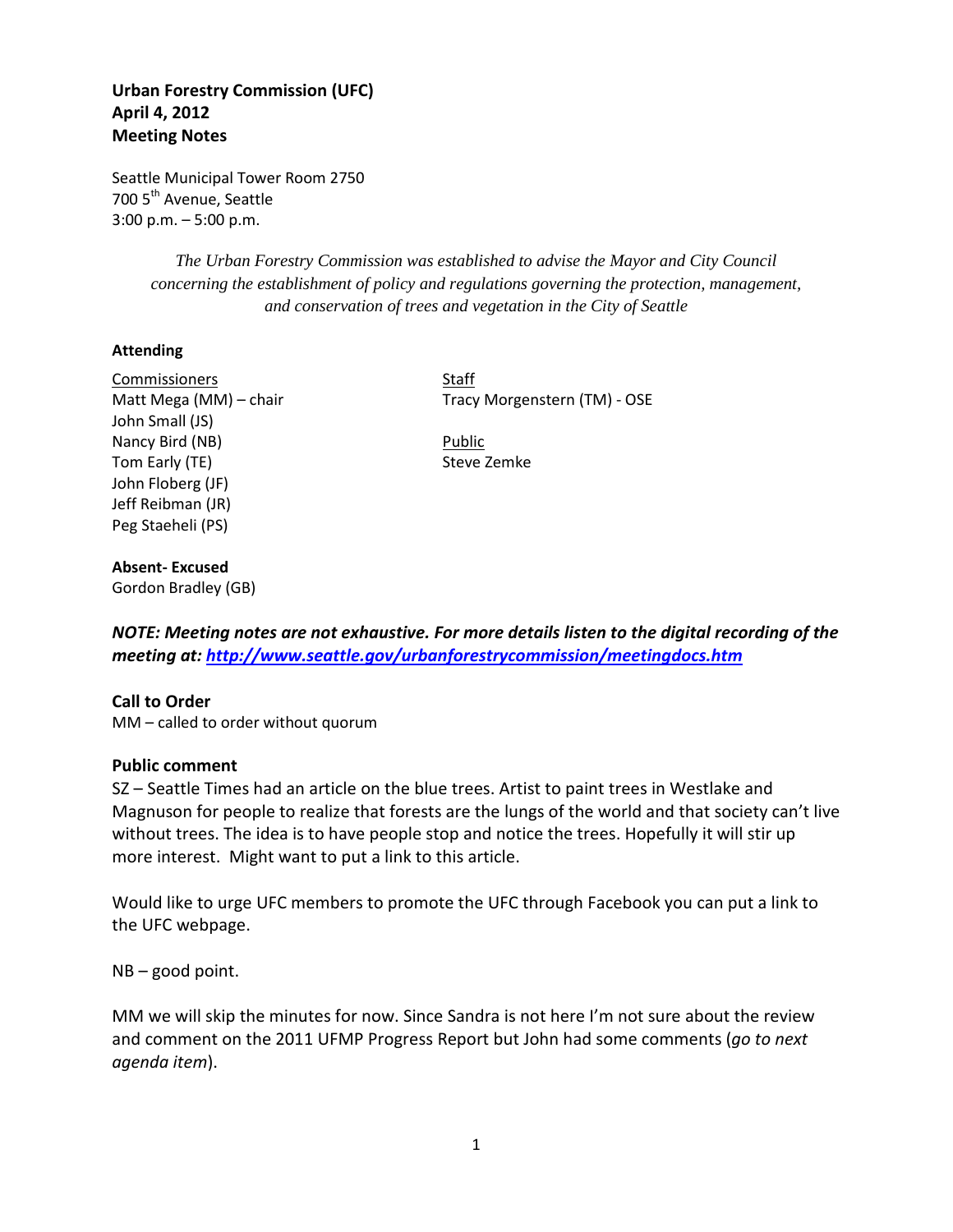### **Approval of March 7 and March 14 minutes**

**ACTION**: **A motion was made to approve the March 7 meeting notes as written. The motion was seconded and carried.** 

**ACTION**: **A motion was made to approve the March 14 meeting notes as written. The motion was seconded and carried.** 

### **Review and comment of 2011 UFMP Progress Report - introduction**

JS – my comment was we should write a white paper or an introduction to the UFMP update on behalf of the UFC. This silo mentality of the City mentality is being carried forward in this update. It should be a long-term goal if not a short-term goal of the IDT to start to manage the forest resource as one body instead of conglomeration of different agencies with different missions. Specifically my biggest problem is with expenses by City Light that go against the urban forest, maybe re-directing a portion of that to better address forest health issues and future conflicts with utilities. I volunteer to get started on that. We might want to suggest to the IDT to include it?

NB – is this like a foreword?

JS – our support of lack thereof and recommendations for the update

JR – would love to see a foreword or message of the UFC in the UFMP update a number of people do read it.

NB – shows collaboration

JS – better place than a letter floating around on our website

JR – something different which is our official role is advisory to the Council and Mayor and I think we should do an assessment of the update that's a more critical look. A critique of the update and pass that along. I would suggest we do both.

MM – I agree with Jeff. I would like to see the UFMP have a foreword by the UFC that says we are all working on it

JR – I would like to see a message.

MM – in the current UFMP, Tracy, did Council put in a foreword or any kind of discussion?

 $TM - n0$ 

MM – it seems that as a City document there should be an upfront discussion from all the parties that worked on it.

JR – the goal was to create an update that would be officially recognized by Council and adopted. I think we should weigh in on things we would like Council to say while adopting it.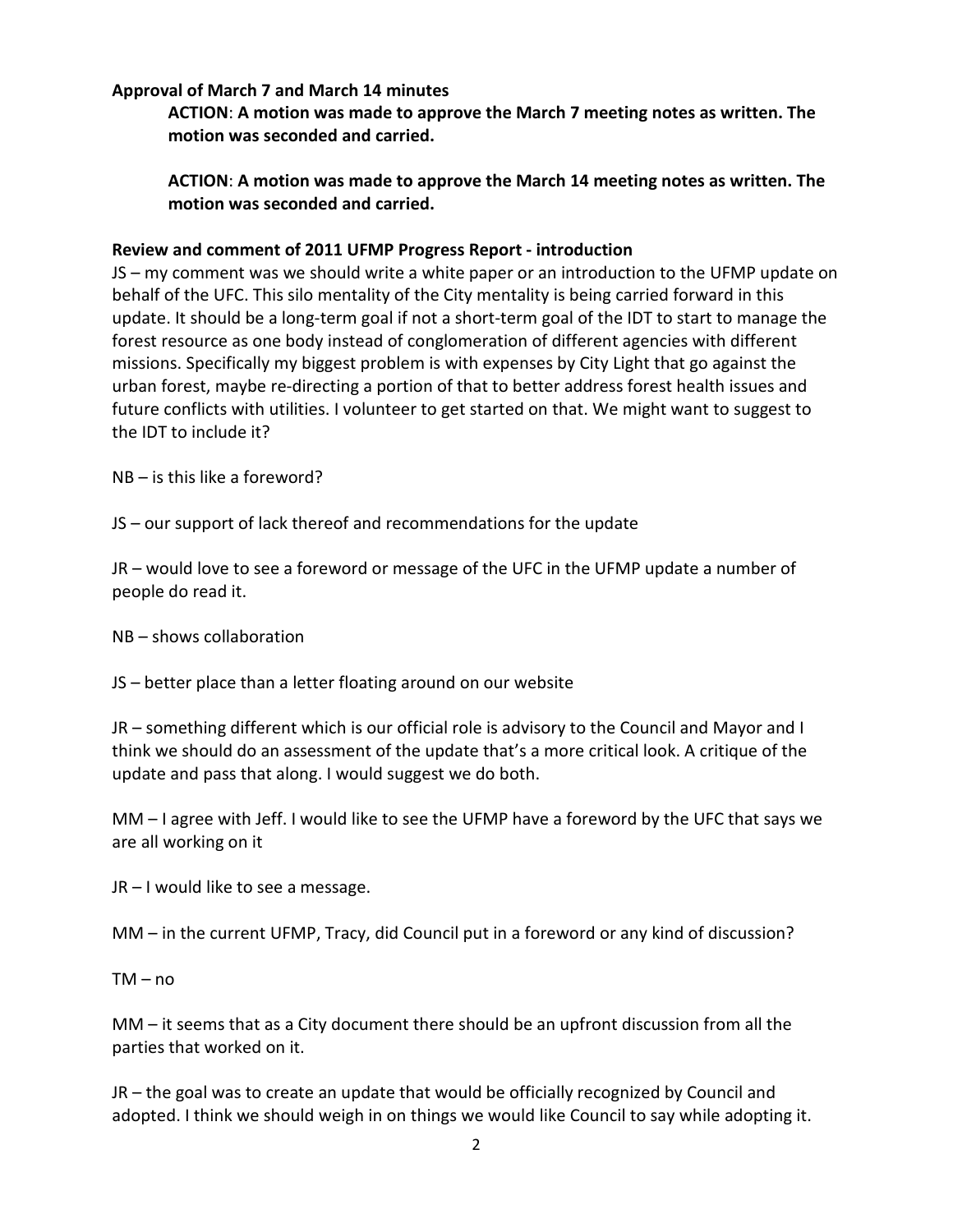Long term goals, including in the resolution what points should be emphasized so it goes on the record.

TM – we are not talking about the work plan but about the UFMP update? MM – correct. Anything else on the progress report itself or the update?

JS – the current document has a vision statement and a summary, then it goes on to the introduction.

# **Presentation of Audubon's findings on city-wide canopy cover – Matt Mega**

MM – I have been anxious to show you guys my canopy data for a while. This is the Seattle Audubon presentation not the UFC presentation. I want to show it to you guys to brainstorm on how to use the data to support the UFMP. Tried to replicate what the City paid for to analyze 2007 data. I used some other free software to do that.

JS – we now have a quorum.

MM – I'm going to stay at a high level. Not showing GIS. I'd like to blow through the presentation quickly and then have a conversation after. Audubon leading community that protects birds and natural environments. Works on connecting the bird protection with the community values piece. Tried to make things relevant to neighborhoods and raise awareness towards green infrastructure. We only conserve what we learn about and what we love.

We are looking at connecting the canopy with bird habitat. We have a program about wildlife gardening. Look at how neighborhoods can increase their canopy. It's an incremental approach. Looking for interest. We have about 5,000 members with 2,000 or more in Seattle. Opportunity to do bird walks and tree planting. We provide the big-picture information and the resources below it too.

There is 13 neighborhood districts in Seattle and 89 mapped neighborhoods (right out of City data), with a lot of sub-neighborhoods. We can slice and dice the data as we like.

Object-based image analysis software was used: Spring. I pilot-tested the software manual in Columbia City last year. UW students did comparison and came out that Spring was more accurate than other free software but not as accurate as what the City used in 2009. (85-89% accuracy for Spring). Took 500 random points and came up with a consistent accuracy level.

NOTE: Matt elaborated on his study (presentation will be posted on UFC website).

MM - One the things that came up is that percent canopy cover is a good goal but we have to be careful and want other goals. The canopy cover allows for a quick snapshot and allows neighborhood by neighborhood comparisons; allows looking at steep slope and facilitates analysis. Another job for Audubon is to look at connectivity via corridors.

Next step is: I have 2011 data and now that I know how to do it I'd like to finish the analysis with the new data.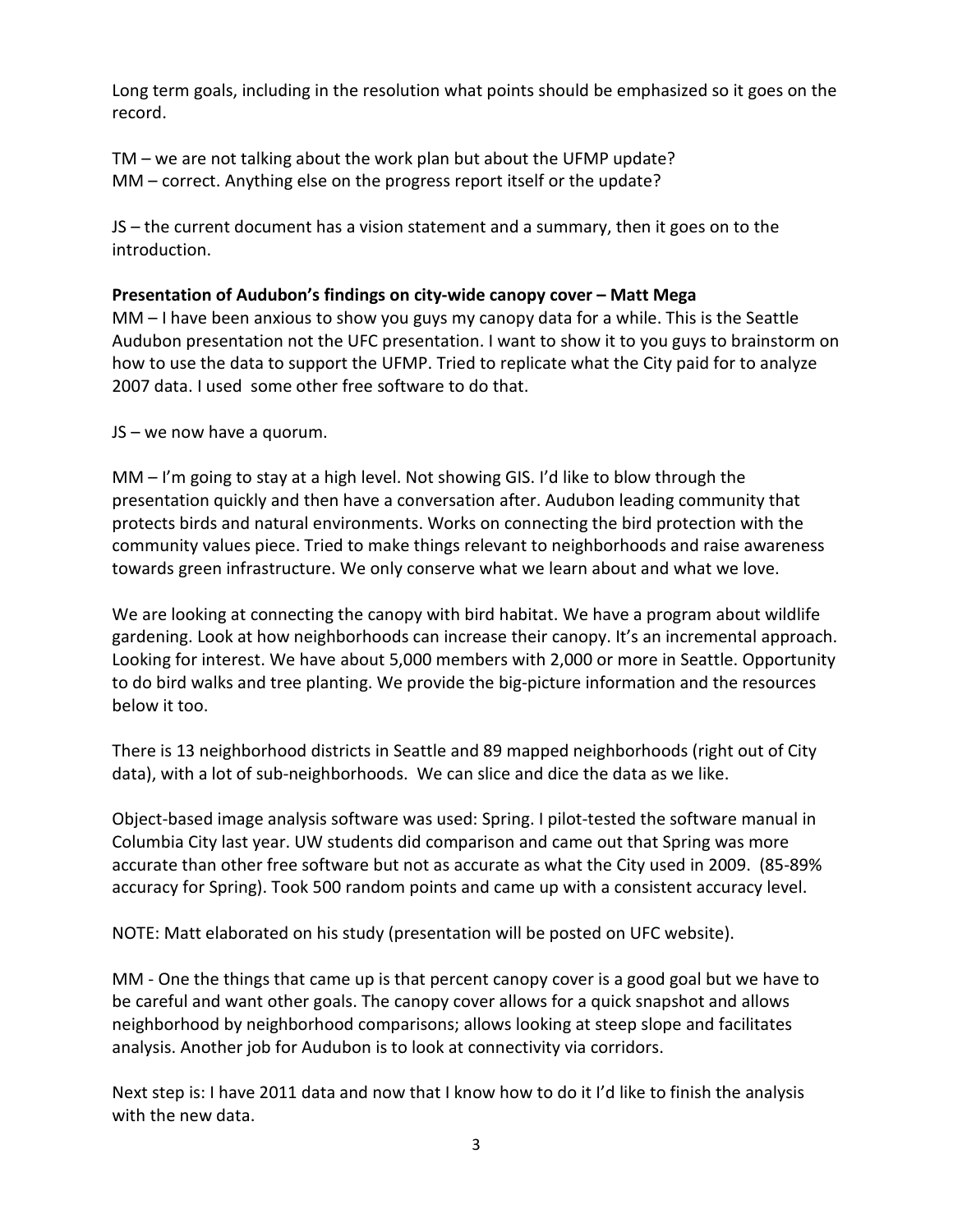#### **New business and announcements**

NB – how are we doing with the work plan?

MM – Sandra already has set up next week's agenda

#### **Adjourn**

#### **Community comment:**

**From:** Michael Oxman [michaeloxman@comcast.net] **Sent:** Wednesday, March 21, 2012 9:20 PM **To:** Pinto\_de\_Bader, Sandra Cc: [SeattlePOSA@yahoogroups.com;](mailto:SeattlePOSA@yahoogroups.com) Licata, Nick; McGinn, Mike **Subject:** Unsafe tree work by Seattle Tunnel Partners

3-21-2012

Seattle Urban Forestry Commission.

Dear Commissioners,

The 2012 work plan indicates you are preparing a proposal for tree protection measures. There is an urgent situation that indicates such regulation is necessary for the health, safety and welfare of our community. I believe events like this are why the Commission was appointed in 2009.

On March 14, 2012 a Seattle Tunnel Partners contractor was removing about a dozen trees on Aurora Avenue at Thomas Street, just north of the Battery Street tunnel. City Light issued a stop work order to the contractor because the workers were too close to overhead electrical wires. The next day, City Light workers removed all limbs encroaching within the proximity limit. The Seattle Tunnel Partners contractor then removed the remainder of the trees.

The trees are publicly owned and administered by the Seattle Department of Transportation. SDOT policy is that all trees proposed for removal in the right of way will have a public notice posted on the trunk in advance of the work. The trees had placards attached to the trunks announcing their removal. SDOT was unaware the trees had been placarded. There is a question of whether Seattle Tunnel Partners had authority to remove the trees. The maximum fine for unlawfully removing city trees is \$5,000.

SDOT policy is that only certified arborists may do tree work in the cit y right of way. The contractor said there was no arborist present during the tree removal work. No supervising arborist is in the employ of the contractor doing the work for Seattle Tunnel Partners.

The workers were removing the trees using a 2 person articulating aerial work platform. The limbs were each tied with rope, and one worker cut the limb with a chainsaw. Each limb was then lowered to the ground from the railing of the lift basket. Safety regulations prohibit using such a lift as a rigging point. As the limbs descended, my video shows some of the limbs touched the wires. Use of a crane would have been the appropriate equipment to hoist and control the limbs while they were being cut, to ensure worker safety and the safety of the drivers passing underneath on Aurora Avenue.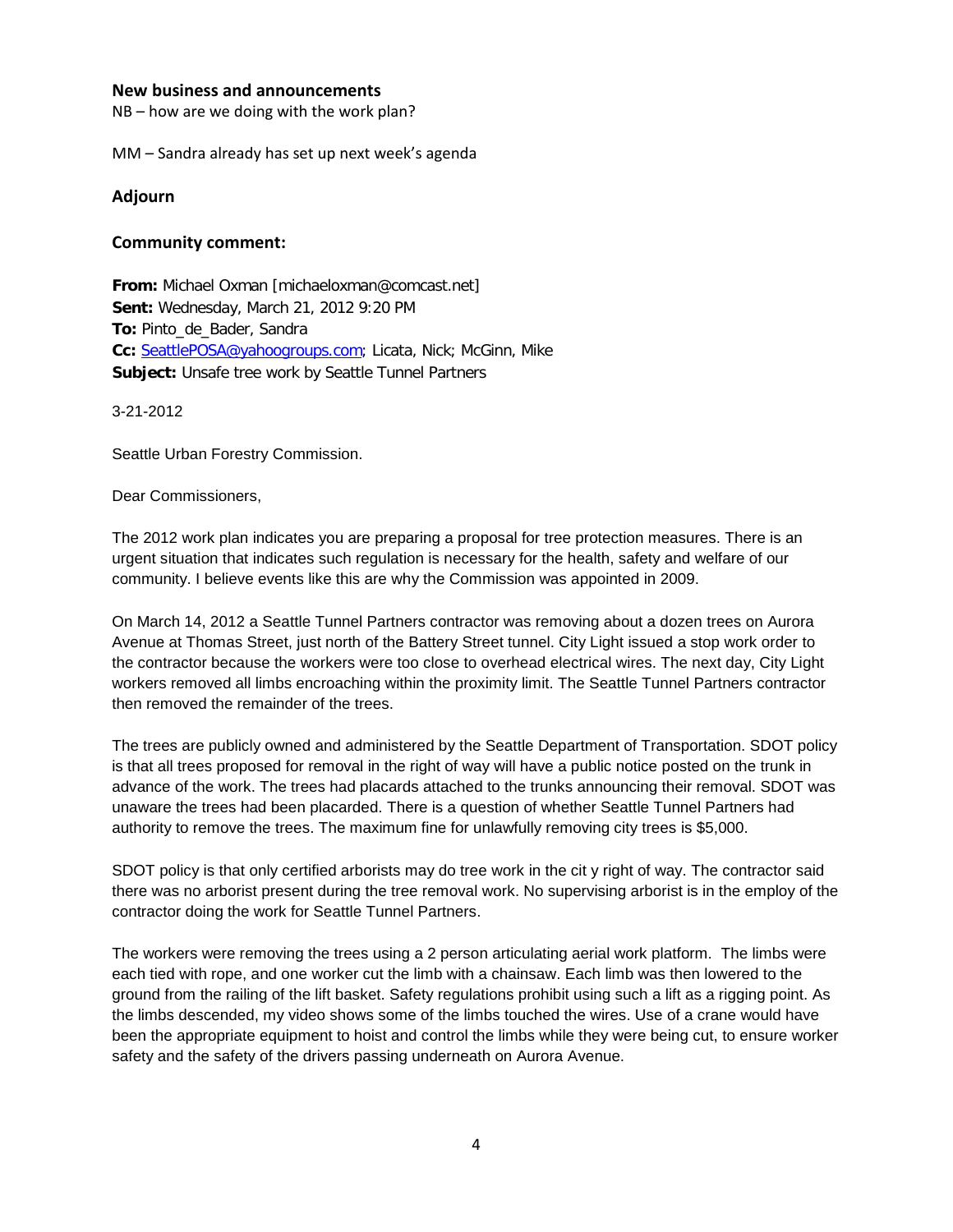I counted a half dozen things wrong with the scene I watched that day. Whether the tree is in the right of way or in the back yards of peoples homes, misunderstanding of regulations, inadequate worker training, and improper equipment plague the tree care industry.

In the last 8 days the Seattle Tunnel Partners public relations office has not provided satisfactory answers to questions. For example, I asked for a copy of the stop work order and the safety specifications. If this is a real partnership, then the public isn't a member, because a blanket of silence has been thrown over this incident. If this is what happens out on Highway 99, what will happen when a worker a mile down inside the tunnel is asked to do work in unsafe conditions?

I ask you to please help bring an end to the buck passing. I hope there are no further delays in sending a legislative recomendation to the city council on how respect for trees can benefit our community.

Thanks for your attention.

Arboreally yours,

Michael Oxman 8457 36th Ave SW Seattle, WA 98126 (206) 949-8733

-------

**From:** Michael Oxman [michaeloxman@comcast.net] **Sent:** Tuesday, March 27, 2012 7:53 PM **To:** Pinto\_de\_Bader, Sandra Cc: [SeattlePOSA@yahoogroups.com;](mailto:SeattlePOSA@yahoogroups.com) Harrell, Bruce **Subject:** Change to comp plan tree canopy language

Howdy, Urban Forestry Commissioners,

What does the Urban Forestry Commission hope to accomplish by changing the Seattle Comprehensive Plan? [http://www.seattle.gov/council/comp\\_plan/amend/2012/03urban\\_forest.pdf](http://www.seattle.gov/council/comp_plan/amend/2012/03urban_forest.pdf)

1) By removing the 1 year benchmark, the city is given a pass for it's failure to staunch the bleeding of massive tree removal. Huge old trees are being targeted for removal not for the purported safety risks, but for the ability to usurp the wide expanse of their root systems, which occupy valuable space for infill development. All record of a measurable rate of progress towards our 40% canopy cover goal is erased by this text amendment. If this comp plan amendment is passed, no one will ever know that Seattle once thought the massive trend of tree removal could be reversed and canopy cover could increase. The Tree Audit even states that city policy needs to add performance benchmarks to measure progress towards our goal of increased canopy cover.<http://www.cityofseattle.net/audit/docs/PublishedReport20090515.pdf>

2) The change to taking a tree census "at least" every decade is a smoke screen. The city actually has not yet taken a complete tree inventory as required by a City Council Resolution. It only looks thru infrared filters at snapshots taken by satellites orbiting a hundred miles in space. These aerial photos only note WHERE trees are located. A real tree inventory inspects each tree and records species, size, and condition and value of each tree, and can generate a work order to prioritize any maintenance action needed. The entire Urban Forest Management Plan is predicated on having this census to convince the City Council to act to fund the maintenance of our forest and intervene where proactive work can arrest